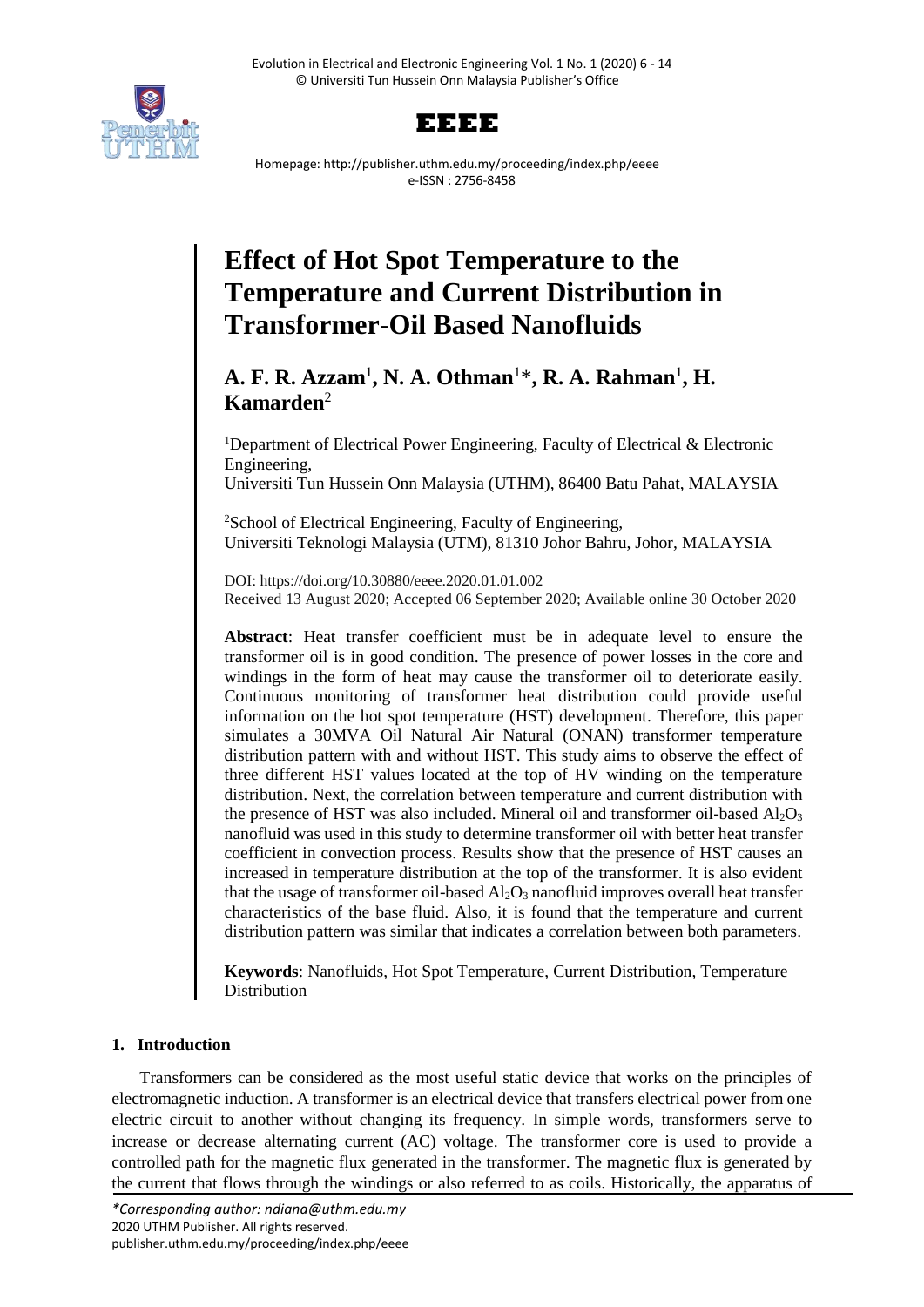electromagnetic-induction constructed by Michael Faraday in the year 1831 contained all basic elements of transformers particularly two independent coils and a closed iron core [1]. In the year 1886, William Stanley introduced the first transformer for commercial used. The efficiency of this machine is generally higher than 95% since there is no moving part in the transformer [2].

Large transformers are then introduced with transformer oil-filled that cools and insulates the windings. The transformer oil-filled was introduced to overcome the heat dissipation problem in high rated transformer. This is because the failure of transformer to dissipate heat may reduce the lifespan of transformer [2]. George Westinghouse is the person who immerse the entire transformer in a tank of oil and spaced the laminations in the core so that the oil could circulate by convection among them [1]. Convection process is important in cooling the transformer along with conduction process. Almost all oil immersed type of transformer will undergoe convection process especially for Oil Natural Air Natural (ONAN) and Oil Natural Air Forced (ONAF) transformer.

Nowadays, transformer oil is generally made of highly refined mineral oil. Mineral oil has good electrical and cooling properties that able to cool the windings and insulation of the transformer tank. The mineral oil circulates inside the transformer and absorb heat from the transformer interior via conduction process. Although the convection process occurs inside the transformer, there may be some areas inside the transformer that fail to dissipate heat which causes the heat to be accumulated in the transformer. Hence, if this condition continues for some period of time, it may eventually reduce the lifespan of the transformer radically. Therefore, this paper simulates the heat distribution pattern produced by working transformer in the absence and presence of HST using finite element software.

#### **2. Materials and Methods**

#### 2.1 Transformer model

A 30MVA ONAN transformer was modelled in QuickField software to determine the thermal properties of the transformer. A two dimensional (2D) model of transformer is developed based on a transformer cross-sectional shown in Figure 1. It is important to note that the transformer temperature distribution in this work is measured only at the top part of the transformer tank. This is due to the movement of hot oil at the top part of the transformer tank while cool oil moves to the bottom part of the transformer tank as the movement of oil circulating inside the transformer.



# 2.2 Simulation Parameters

The material properties of the transformer and their corresponding thermal conductivities listed in Table 1 were inserted manually to the model drawn in QuikField software for simulation as shown in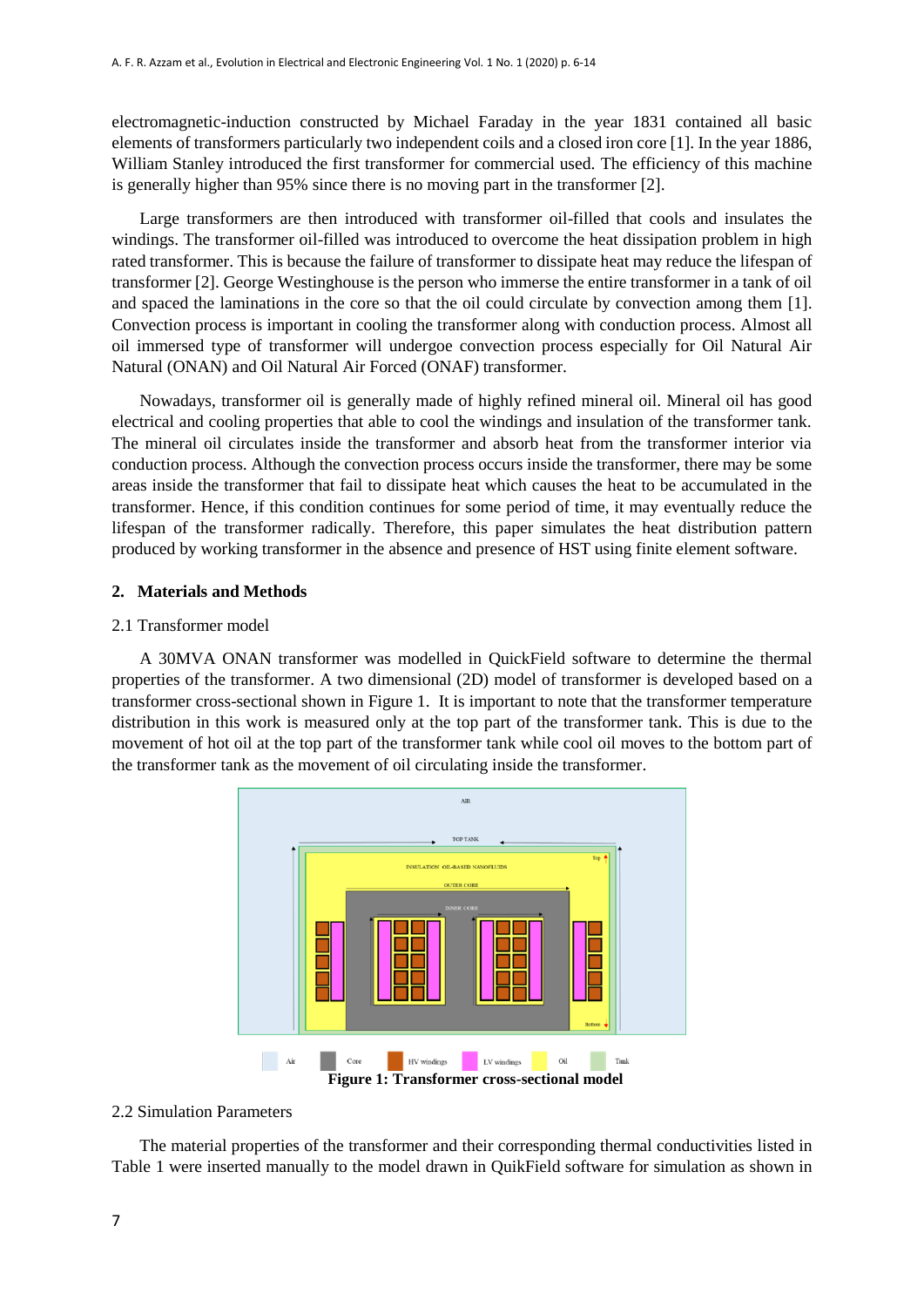Figure 2. To evaluate the thermal behavior of nanofluids as cooling mechanism in a transformer,  $Al_2O_3$ nanofluid was chosen as the insulation oil in this study.

| <b>Transformer Parts</b> | Material            | Thermal conductivity $(W/m*K)$ |
|--------------------------|---------------------|--------------------------------|
| Air                      | Air                 | 0.0181                         |
| Insulation oil           | Mineral oil         | 0.162                          |
| Insulation oil           | $Al_2O_3$ nanofluid | 0.22109                        |
| Core                     | Silicon Steel       | 31                             |
| Windings                 | Aluminium 2024-T6   | 110                            |
| <b>Transformer Tank</b>  | Steel               | 43                             |

**Table 1: Transformer simulation parameters**



**Figure 2: Transformer model with winding using quickfield software**

Table 2 tabulates the value of hot spot temperature (HST) that had been used in this works. Different value of HST is used on the HV winding in order to indicate the effect of HST on temperature distribution at the top tank of the transformer.

| Transformer condition | Hot spot temperature |
|-----------------------|----------------------|
| Hot spot A (HST A)    | $100^{\circ}$ C [2]  |
| Hot spot B (HST B)    | 110°C [3]            |
| Hot spot C (HST C)    | 140°C [4]            |
|                       |                      |

**Table 2: Difference value of HST at the top of HV winding**

#### **3. Results and Discussion**

The simulation results for heat distribution of 30MVA transformer at normal working condition (without HST) is illustrated in Figure 3. From the figure, it is proven that the hottest part is found in the winding area compared to other part of the transformer. The heat is believed to be transferred in different ways in order to cool the transformer via conduction, radiation and convection. Conduction process occurs when the heat is transferred to the oil that surrounds the core and windings and it was conducted at the walls of the transformer tank. Meanwhile, convection and radiation process occurs when the heat is transferred to the surrounding [5].

Figure 4 depicts the comparison of temperature distribution between transformer oil-based  $Al_2O_3$ nanofluid and mineral oil under normal working conditions. Based on the observation from Figure 4, there are clear differences in temperature distribution approximately 3.8% between these two types of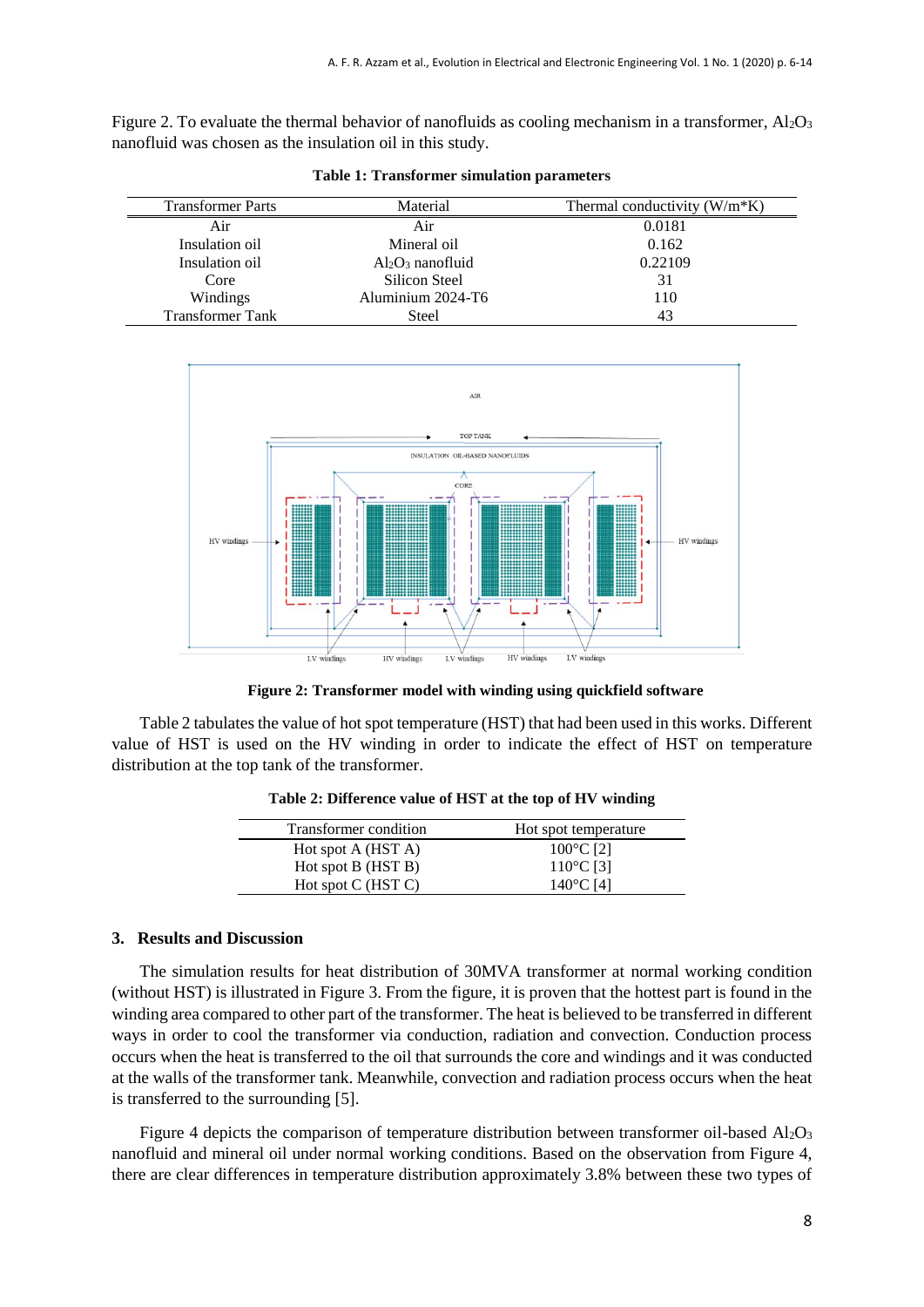insulating oils. The highest temperature for both oils recorded was in the middle of the tank. This results supports the theory that the temperature pattern is downward due to the heat being accumulated in the middle of the tank as stated in [6]. Mineral oil recorded the maximum reading of temperature at 58.3°C while transformer oil-based  $\text{Al}_2\text{O}_3$  nanofluid is at 60.5°C. Worth to mention that the curve graph also shows the minimum temperature distribution for both insulating oil. The minimum temperature for mineral oil is at 56.1°C while 58.3°C for transformer oil-based  $Al_2O_3$  nanofluid. According to [5], the heat is accumulated in the middle of tank thus proving that the middle of the tank recorded the maximum temperature while both sides of the transformer tank recorded the minimum temperature.



**Figure 3: Temperature distribution for 30MVA transformer without HST**



**Figure 4: Comparison of temperature distribution between mineral oil and transformer oil-based Al2O<sup>3</sup> nanofluid under normal working condition**

3.1 Temperature distribution for 30MVA ONAN transformer with the presence of hot spot temperature (HST)

With the growing capacity of transformer, losses and heat dissipation was also increased. According to researcher [7], the increment of losses and heat dissipation may be worsened with the presence of HST as it can cause degradation of the winding insulation material. Thus, in order to characterize the thermal behavior of the transformer in full capacity, the simulation is conducted with the presence of three different values of HST which are 100°C, 110°C and 140°C. All of these three HST values had been located only at 1cm from the top of HV winding. Figure 5-7 shows the working of 30MVA ONAN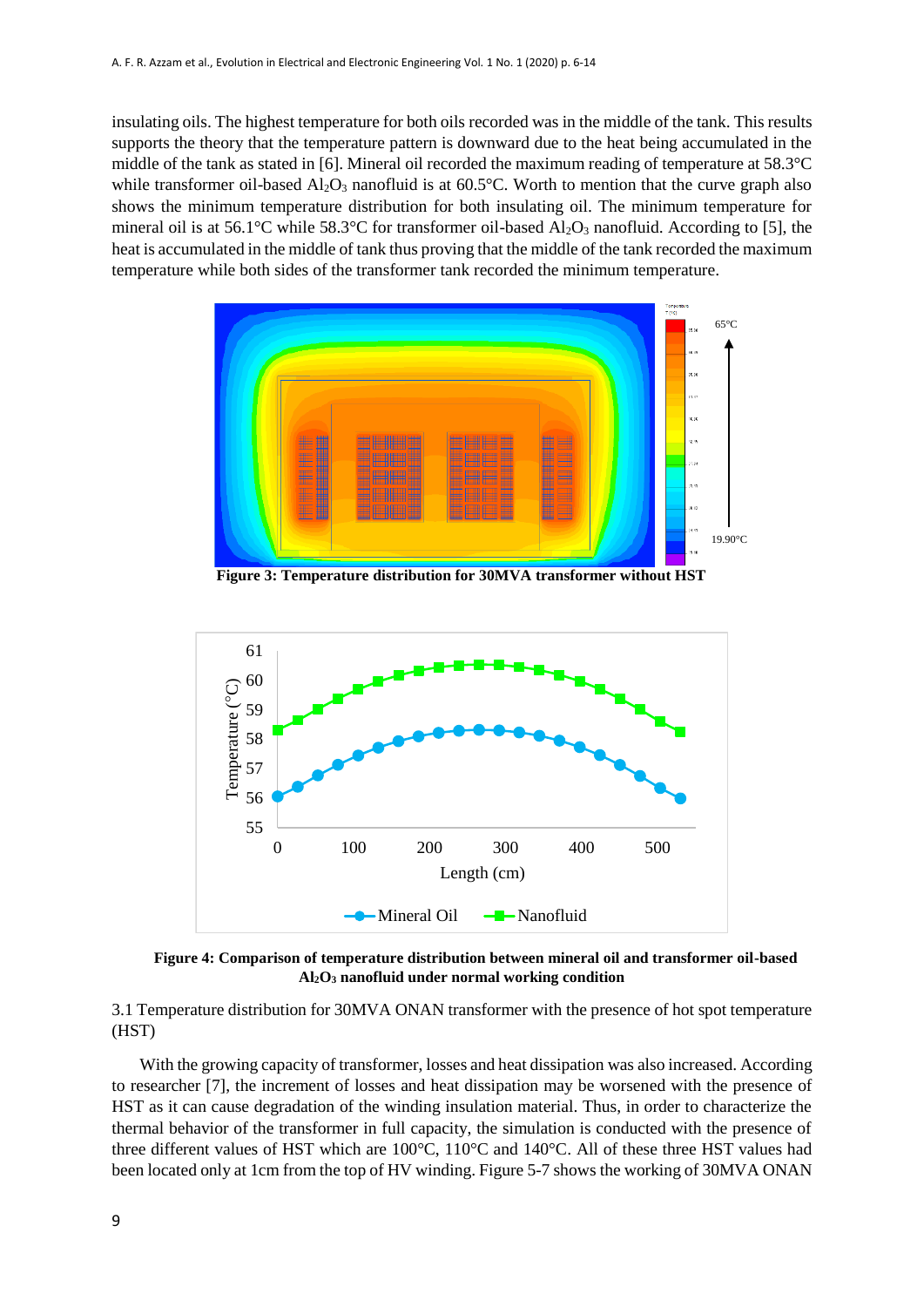transformer with the presence of HST A, HST B and HST C respectively at the top of HV winding. The reason why all HST value is located at top of HV winding is because there is a significant increase when HST is located at the top of HV winding compared to the bottom of HV winding [2, 6-9].



**Figure 5: Temperature distribution of transformer with the presence of HST A at the top of HV winding**



**Figure 6: Temperature distribution of transformer with the presence of HST B at the top of HV winding**

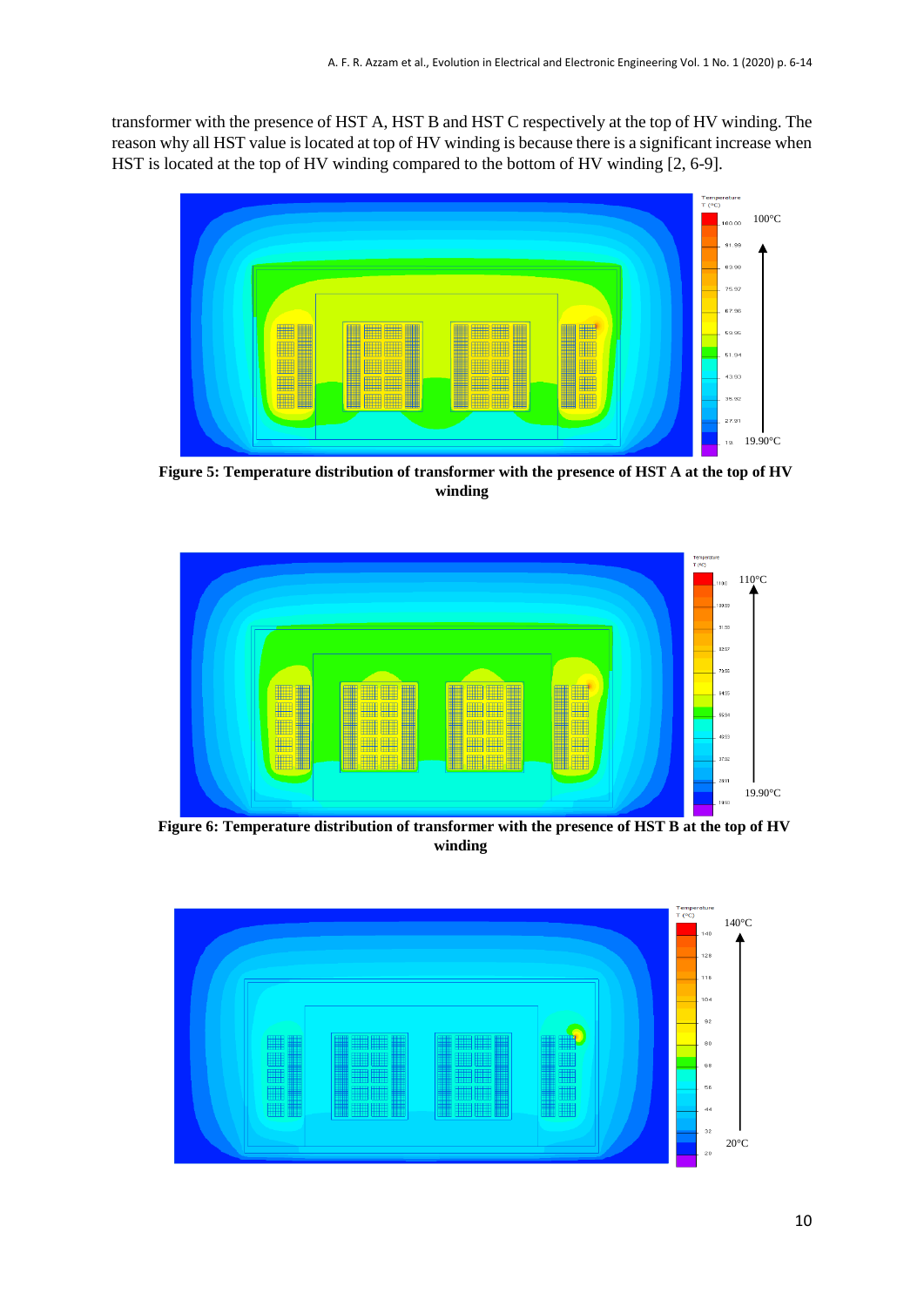# **Figure 7: Temperature distribution of transformer with the presence of HST C at the top of HV winding**

Figure 8 illustrates the comparison of temperature distribution at the top part of the transformer tank using mineral oil and transformer oil-based  $A<sub>12</sub>O<sub>3</sub>$  nanofluid with the presence of all HST. From Figure 8, it can be seen that HST causes an increment in the temperature distribution of the transformer either using mineral oil or transformer oil-based Al2O3 nanofluid. It also can be concluded from the current finding that the temperature distribution increases with the increase of HST value. Since the HST C is the highest value in this work compared to HST A and HST B which is at 140°C, the temperature distribution with the presence of HST C had a considerable increase for both insulating oil.



**Figure 8: Comparison of temperature distribution at top of transformer tank with the presence of all HST using mineral oil and transformer oil-based Al2O<sup>3</sup> nanofluid**

#### 3.2 Correlation between temperature and current distribution

Since HST C shows the most significant increase in temperature, the correlation between temperature and current distribution was analyzed only with the presence of HST C. Figure 9 represents the correlation between temperature distribution and current distribution at the top of transformer tank with the presence of HST C using mineral oil and transformer oil-based  $Al_2O_3$  nanofluid as insulating oil. As can be seen from Figure 9, the current distribution curve graph can be considered as similar to the temperature distribution at the top of transformer tank. From the presented result, it is observed that current distribution of the transformer is much related with temperature distribution. Thus, it can be concluded that the presence of HST at the HV winding has led to an increase in temperature distribution and also current distribution.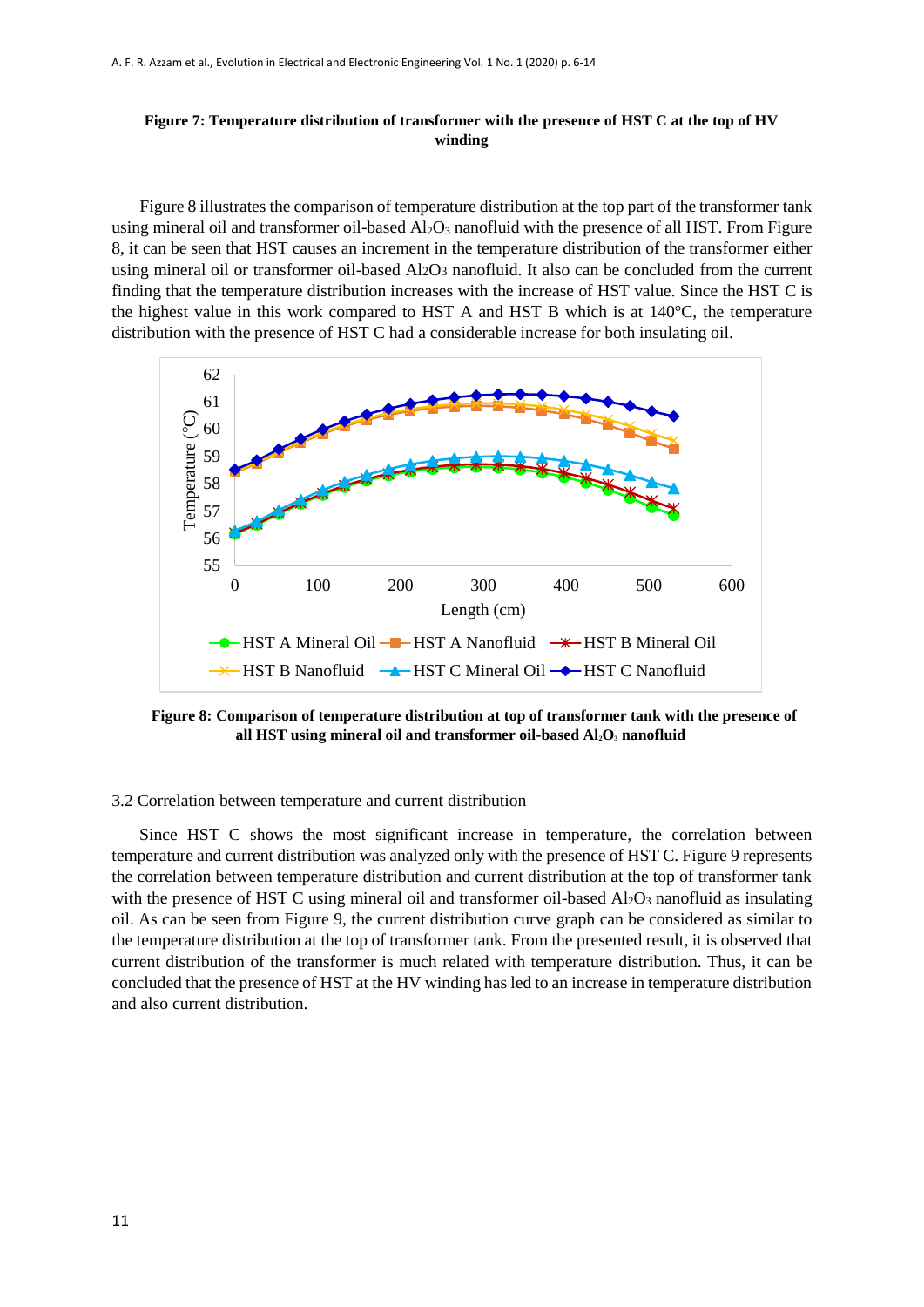

**Figure 9: Correlation between temperature and current distribution with the presence of HST C using (a) mineral oil and (b) transformer oil-based Al2O<sup>3</sup> nanofluid as insulating oil.**

According to the nameplate rating of transformer in Table 3, it is generally accepted that the full load current normally at 15.75 A for mineral oil transformer. But with the presence of HST at the HV winding in transformer oil-based Al<sub>2</sub>O<sub>3</sub> nanofluid, the value of current seems much higher. Table 4 tabulates the reading of current distribution of transformer with the presence of HST A, HST B and HST C at the top of HV winding using mineral oil and transformer oil-based  $Al_2O_3$  nanofluid as insulating oil. It is interesting to note that, when the value of HST exceeds 100°C temperature, the current can reach the maximum value of 16.09 A for transformer oil-based Al<sub>2</sub>O<sub>3</sub> nanofluid. Meanwhile, the current distribution in mineral oil transformer still below the full load current level.

| Parameter          | Value       | Unit |
|--------------------|-------------|------|
| Std. specification | IEC 60076-1 | -    |
| kVA                | 300         | kVA  |
| Phase              |             | -    |
| Frequency          | 50          | Hz.  |
| <b>Volts HV</b>    | 11000       | V    |
| (No load) LV       | 433         |      |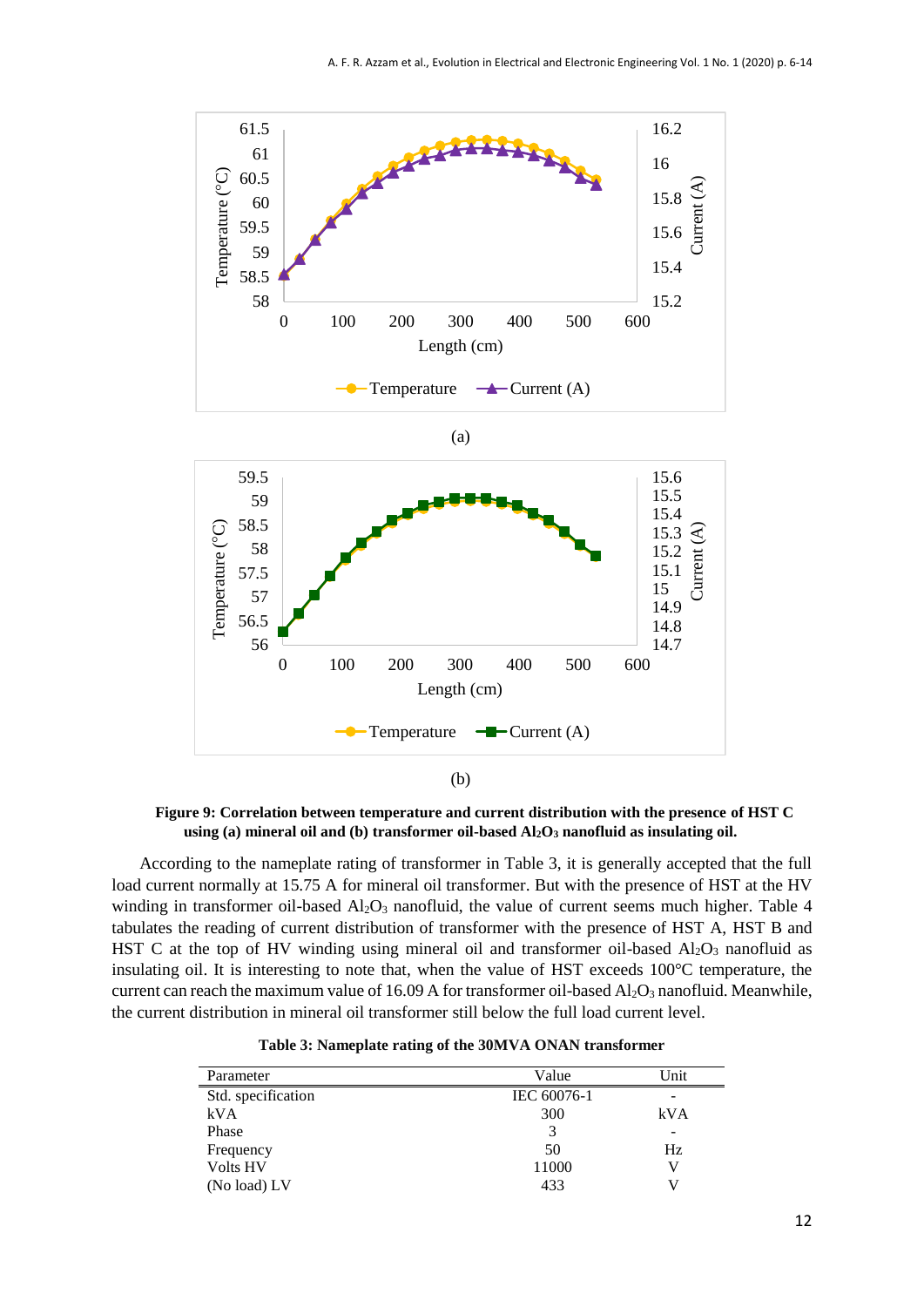| Amps HV                | 15.75 | А       |
|------------------------|-------|---------|
| Amps LV                | 400   | А       |
| No Load Loss           | 0.529 | kW      |
| Load Loss              | 3.024 | kW      |
| Temp. rise Oil/Winding | 60/65 | $\circ$ |

**Table 4: The reading of current distribution of transformer with the presence of all HST at the top of HV winding using mineral oil and transformer oil-based Al2O<sup>3</sup> nanofluid as insulating oil**

| <b>Transformer Condition</b> | <b>Hot Spot Temperature</b> | Current $(A)$ | Current $(A)$       |
|------------------------------|-----------------------------|---------------|---------------------|
|                              | (°C)                        | (Mineral oil) | $(Al2O3 nanofluid)$ |
| <b>HST A</b>                 | $100^{\circ}\mathrm{C}$     | 15.39         | 15.97               |
| <b>HST B</b>                 | $110^{\circ}$ C             | 15.41         | 16.00               |
| <b>HST C</b>                 | $140^{\circ}$ C             | 15.49         | 16.09               |

#### **4. Conclusion**

This paper presents the simulation of the temperature and current distribution pattern of 30MVA ONAN transformer with three different values of hot spot temperature (HST). Based on the presented results, it can be concluded that the presence of HST at the top of HV winding contributes to the increment of temperature distribution at the top of the transformer tank. As the value of HST become higher, the temperature distribution increases. Moreover, both temperature and current distribution are in an excellent agreement indicating a strong relationship between both parameters with the presence of HST. This study finally concludes that HST does contribute to the overall increase in transformer temperature distribution in both types of insulation oil.

#### **Acknowledgement**

The authors express their sincere gratitude to the Faculty of Electrical and Electronic Engineering, Universiti Tun Hussein Onn Malaysia (UTHM) for the use of facilities and equipment supports.

### **References**

- [1] S. Teszenszky, "History of Transformers," IEEE Power Eng. Rev., vol. 16, no. 12, p. 9, 1996, doi: 10.1109/MPER.1996.546444
- [2] M. A. Husin, N. A. Othman, N. A. Muhammad, H. Kamarden, and M. S. Kamarudin, "Top oil heat distribution pattern of ONAN corn oil based transformer with presence of hot spot study using FEMM," vol. 8, no. 3, pp. 753–760, 2019, doi: 10.11591/eei.v8i3.1602
- [3] M. T. Ishak and Z. Wang, "Transformer hotspot temperature calculation using IEEE Loading Guide," Proc. 2008 Int. Conf. Cond. Monit. Diagnosis, C. 2008, pp. 1017–1020, 2008, doi: 10.1109/CMD.2008.4580455
- [4] James H. Harlow, Electric Power Transformer Engineering, Second Edi. Boca Raton, London, New York: CRC Press Taylor & Francis Group, 2007
- [5] M. I. Hasan, "Using the transformer oil-based nanofluid for cooling of power distribution transformer," vol. 8, no. 3, pp. 229–238, 2017
- [6] N. A. Muhamad, H. Kamarden, and N. A. Othman, "Heat distribution pattern of oil-filled transformer at different hottest spot temperature locations," Proc. IEEE Int. Conf. Prop. Appl. Dielectr. Mater., vol. 2015-Octob, pp. 979–982, 2015, doi: 10.1109/ICPADM.2015.7295438
- [7] L. L. Rui and L. L. Rui, "Heat Transfer Performance of Oil-Based Nanofluids in Electric Transformers By Heat Transfer Performance of Oil-Based Nanofluids in Electric Transformers by," no. January, 2015